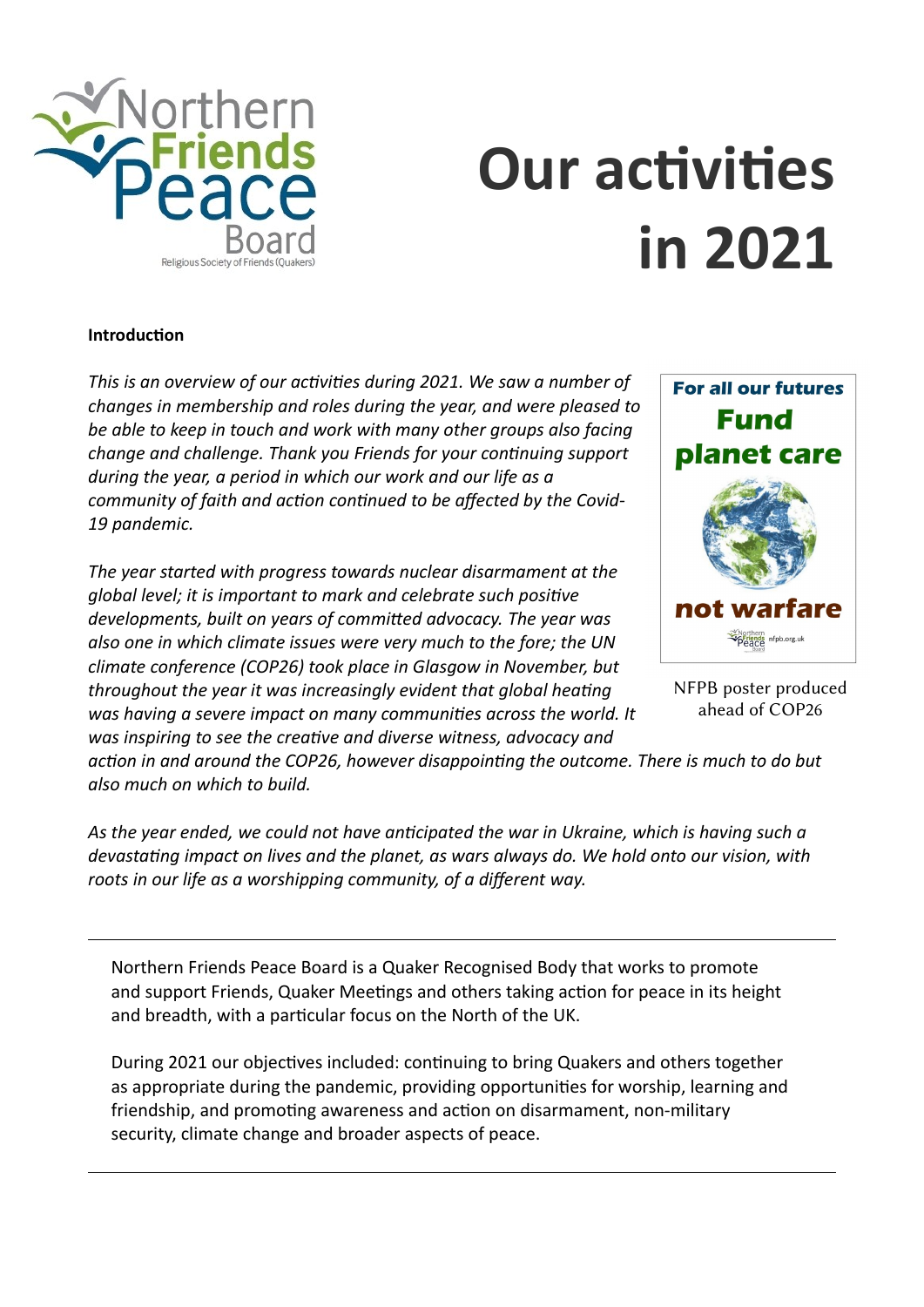## **Members' meetings**

There were four meetings of our members during the year, in March, June, September and November. All were held online; plans for the November meeting to be a hybrid event were not fully realised due to a severe storm the previous night disrupting rail travel across the country.

At our meetings we welcomed opportunities to hear from and to talk with a number of speakers. These included: David Gee, on the theme of hope; Joanna Frew from Rethinking Security; and Grace Da Costa and Andrew Tomlinson, Quaker parliamentary engagement staff for Westminster and Holyrood parliaments respectively.

Other substantive issues considered during the year included nuclear disarmament, Israel and Palestine, and arms trade campaigning. We made time during these meetings and at additional less formal occasions through the year for our members to meet together in small groups for reflection and connection, and as a whole group for sharing information and news.

## **Witness, peace-promotion and collaboration**

During the year we worked to keep Friends and others informed of current issues and opportunities for action. Whilst much of this involved meeting and working online in the first half of the year in particular, there were increasing occasions when people were able to meet and witness together in-person.

In January we produced a simple poster design that Friends used and adapted in a number of



Banner at Pontefract Meeting

ways to mark the entry into force of the Treaty on the Prohibition of Nuclear Weapons (TPNW). This was backed up by resources on our website at <https://nfpb.org.uk/tpnw-info> . Our members and staff continued to keep in touch with other campaigners on the issue, through online regular meetings of UK-based supporters of ICAN (International Campaign for the Abolition of Nuclear Weapons) and to publicise opportunities for action and involvement. We joined with some of these in signing a letter to the UK government on the plans announced to raise the limit of the number of nuclear warheads the country would hold and deploy.

We continued our working links with a number of groups in developing in the UK the Global Campaign on Military Spending (GCOMS). This work had a particular focus on raising awareness of issues during the week of action in the spring, and before and during the COP26 negotiations in November. Throughout this work, there was a particular focus on emphasising the need to increase spending to address climate change, as opposed to still further increases in military spending. The contract of the contract of the contract of the contract of the contract of the contract of the contract of the contract of the contract of the contract of the contract of the contract o

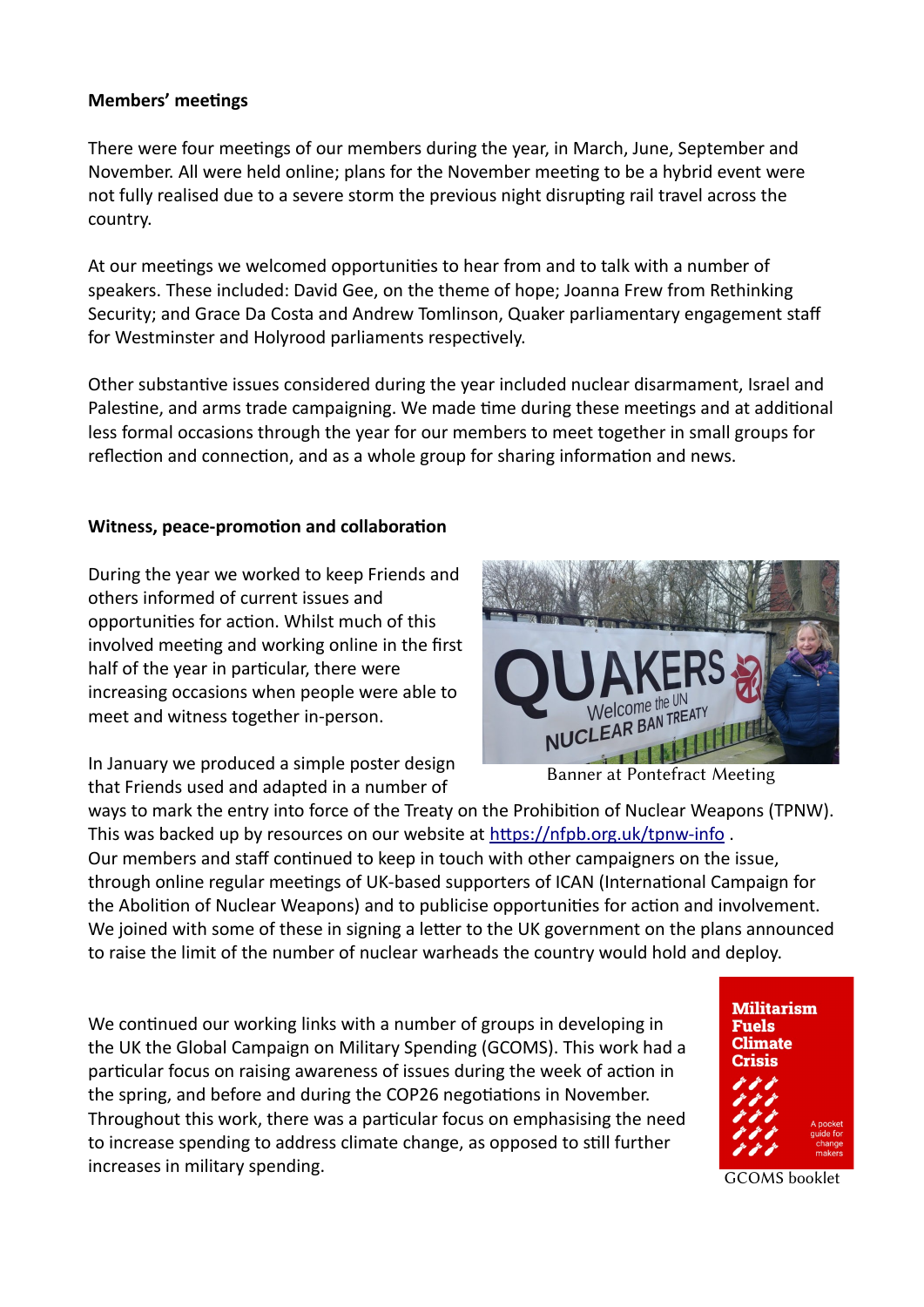*Are you alert to practices here and throughout the world which discriminate against people on the basis of who or what they are or because of their beliefs? Bear witness to the humanity of all people, including those who break society's conventions or its laws. Try to discern new growing points in social and economic life. Seek to understand the causes of injustice, social unrest and fear. Are you working to bring about a just and compassionate society which allows everyone to develop their capacities and fosters the desire to serve?*

Advices and Queries 33

Through our membership of the Network of Christian Peace Organisations, we helped deliver a series of short webinars. These focused on climate change, racism and on militarism. Separately, we also gave talks to Quaker meetings (via Zoom) on peace and climate issues, cofacilitated a workshop on rethinking security and hosted a webinar looking at armed forces covenants (which many public bodies and businesses have signed to indicate support for current and former armed forces personnel), with expert input from ForcesWatch. The Coordinator also spoke at virtual events organised by wider peace movement partners.

Along with other Quaker bodies, we are members of the Rethinking Security network and members of both its Council and its Outreach Group. In the latter capacity, we worked during the year to support the promotion of the Alternative Security Review project and began planning a course to be hosted by Woodbrooke in the spring of 2022.

"The Alternative Security Review is a civil society-led review of the UK's security strategy. By asking people in the UK what they feel really matters to them for their security, the Alternative Security Review will create a human security strategy to provide an alternative to failing government policy."



<https://rethinkingsecurity.org.uk/find-out-more/alternative-security-review/>

Alongside the external engagement described above, we developed and maintained our communications and awareness-raising activities for Friends and beyond. New sections were added to our website throughout the year – on peace and climate, the Peace Testimony and on the UN nuclear ban treaty (TPNW), and we used our monthly 'Peace Round-up' bulletin and our social media to disseminate information on a wide range of peace concerns.

Pandemic restrictions/virtual meeting practices limited our contact with some Quakers on the one hand, whilst on the other hand opened up more opportunities. We ran a short workshop at and participated fully in British Quakers' virtual Yearly Meeting Gathering during July and August. We also participated in regular and one-off international meetings of Quakers, gathering in worship, and sharing information and ideas and making connections on peace and on environmental concerns. We began planning a collaborative event on peace and climate concerns with the Quaker Council of European Affairs, to take place in January 2022.